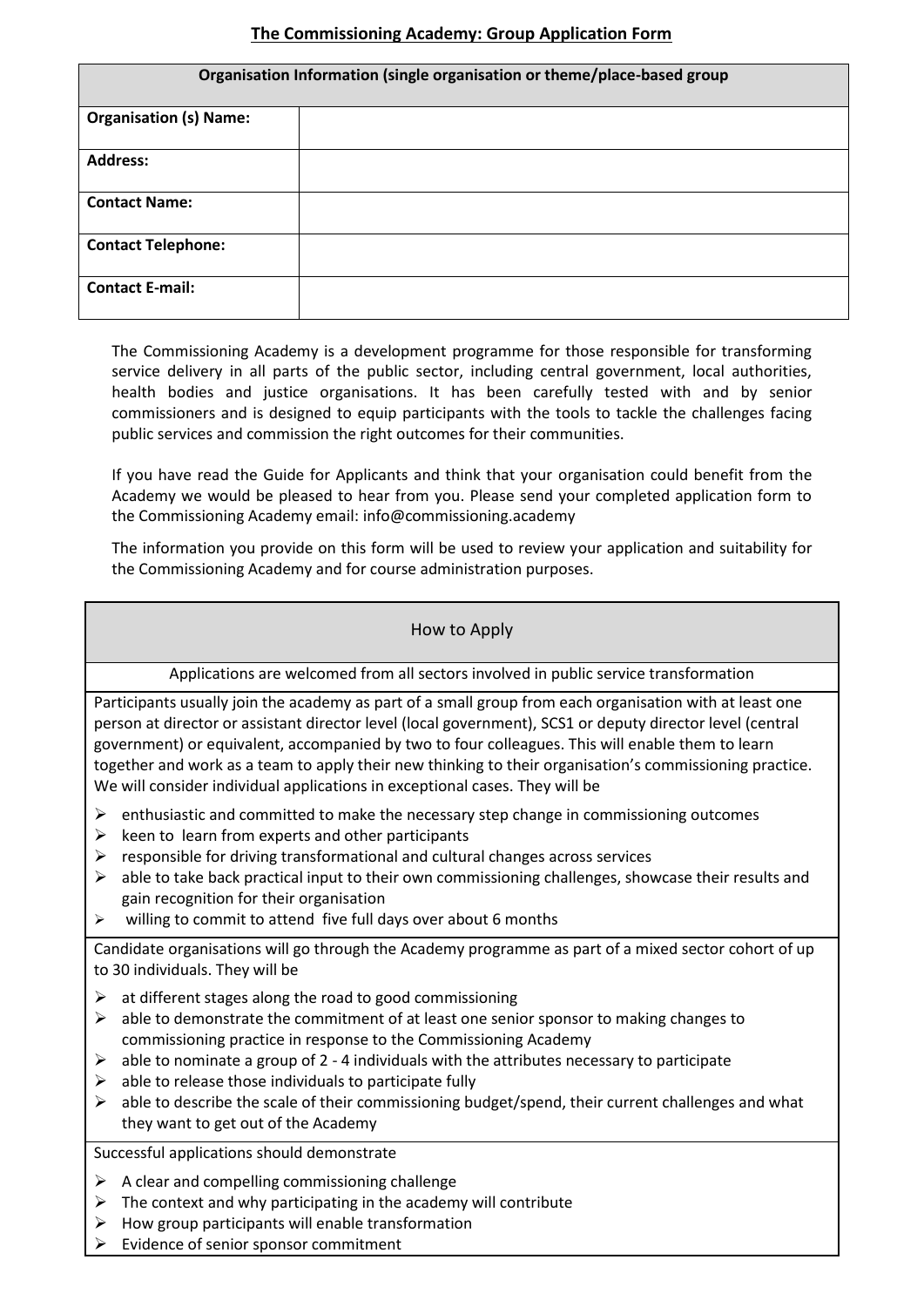#### **Contribution and Commitment**

Please provide a statement of what your organisation(s) will gain from participating in the Commissioning Academy and the specific services that your candidates anticipate addressing as a consequence of participating in the programme.

*Max 300 words*

### **Participant Background & Group Rationale**

We will take into account the experience of the participants so that each cohort contains a diverse mix of individuals and organisations with a range of commissioning perspectives and challenges. Please provide a brief background on the experience of each of your participants and the rationale behind submitting an application for this group.

*Max 300 words*

## **Your Commissioning Context**

Please provide an overview of your organisation's approach to designing and delivering services or policy:

- How are commissioning activities structured?
- What are your primary policy or service change objectives?
- What progress have you made to date and what are your anticipated next steps?
- Do you have a diverse provider base? (internal, external; private & voluntary sector, mutuals etc.)
- Where relevant, please describe your relationship with important delivery partners and stakeholders.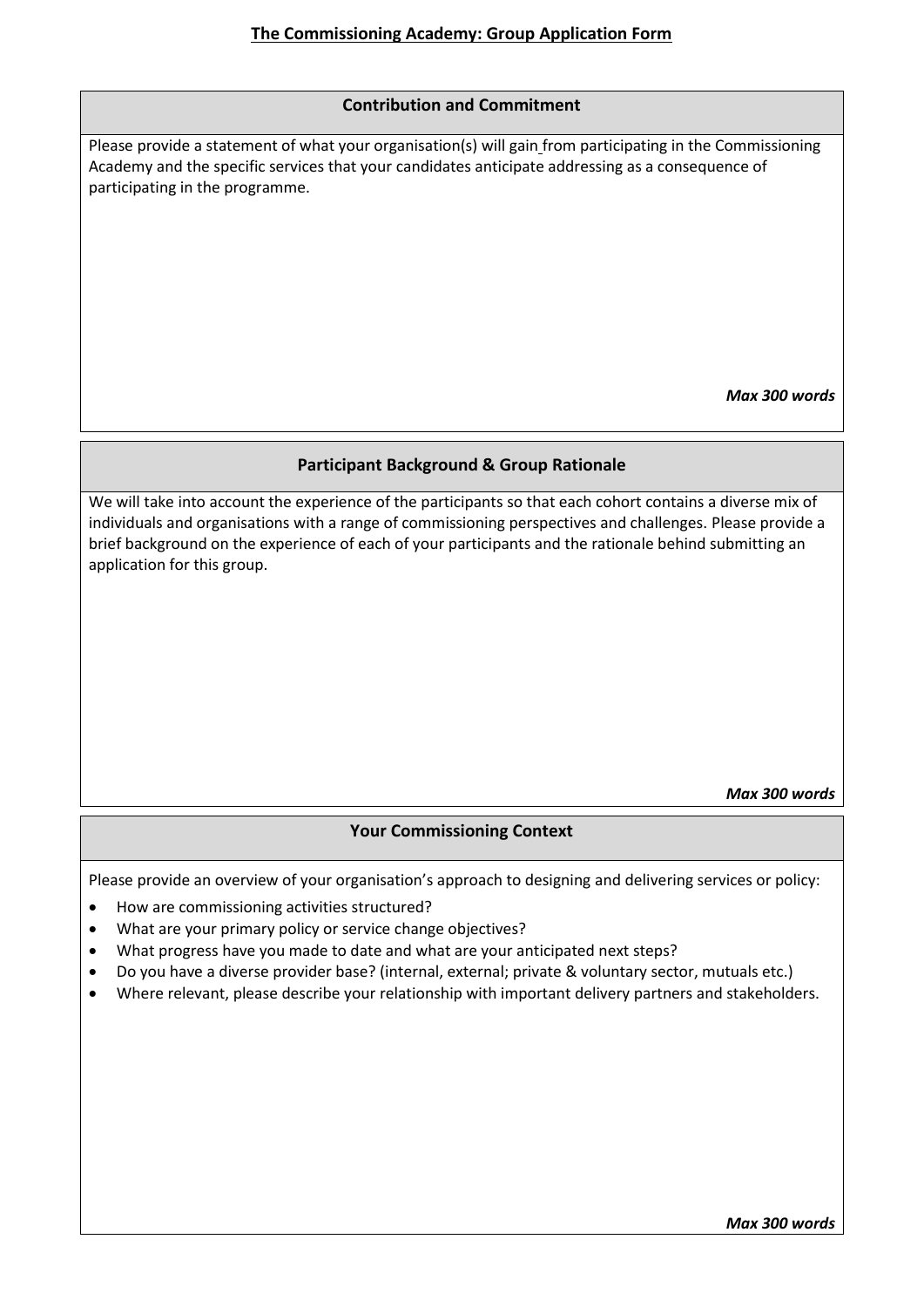# **Participant Information**

| 1 <sup>st</sup> Participant:                                                                                                                                            |                      |  |  |  |
|-------------------------------------------------------------------------------------------------------------------------------------------------------------------------|----------------------|--|--|--|
| Full Name:                                                                                                                                                              | Work Address         |  |  |  |
| Job Title                                                                                                                                                               | Telephone            |  |  |  |
| Grade/Pay Band                                                                                                                                                          | <b>Email Address</b> |  |  |  |
| I confirm my commitment to participate in the whole programme, to provide input to future cohorts, and<br>to participate in the alumni if my application is successful. |                      |  |  |  |
| Participant Signature                                                                                                                                                   | Date                 |  |  |  |

| 2 <sup>nd</sup> Participant                                                                                                                                           |                      |  |  |  |
|-----------------------------------------------------------------------------------------------------------------------------------------------------------------------|----------------------|--|--|--|
| Full Name:                                                                                                                                                            | <b>Work Address</b>  |  |  |  |
| Job Title                                                                                                                                                             | Telephone            |  |  |  |
| Grade/Pay Band                                                                                                                                                        | <b>Email Address</b> |  |  |  |
| confirm my commitment to participate in the whole programme, to provide input to future cohorts, and<br>to participate in the alumni if my application is successful. |                      |  |  |  |
| Participant Signature                                                                                                                                                 | Date                 |  |  |  |

| 3 <sup>rd</sup> Participant                                                                                                                                             |                      |  |
|-------------------------------------------------------------------------------------------------------------------------------------------------------------------------|----------------------|--|
| Full Name:                                                                                                                                                              | Work Address         |  |
| Job Title                                                                                                                                                               | Telephone            |  |
| Grade/Pay Band                                                                                                                                                          | <b>Email Address</b> |  |
| I confirm my commitment to participate in the whole programme, to provide input to future cohorts, and<br>to participate in the alumni if my application is successful. |                      |  |

| Participant Signature | Date |
|-----------------------|------|
|                       |      |

| 4 <sup>th</sup> Participant                                                                                                                                             |                      |  |  |  |
|-------------------------------------------------------------------------------------------------------------------------------------------------------------------------|----------------------|--|--|--|
| Full Name:                                                                                                                                                              | Work Address         |  |  |  |
| Job Title                                                                                                                                                               | Telephone            |  |  |  |
| Grade/Pay Band                                                                                                                                                          | <b>Email Address</b> |  |  |  |
| I confirm my commitment to participate in the whole programme, to provide input to future cohorts, and<br>to participate in the alumni if my application is successful. |                      |  |  |  |
| Participant Signature                                                                                                                                                   | Date                 |  |  |  |